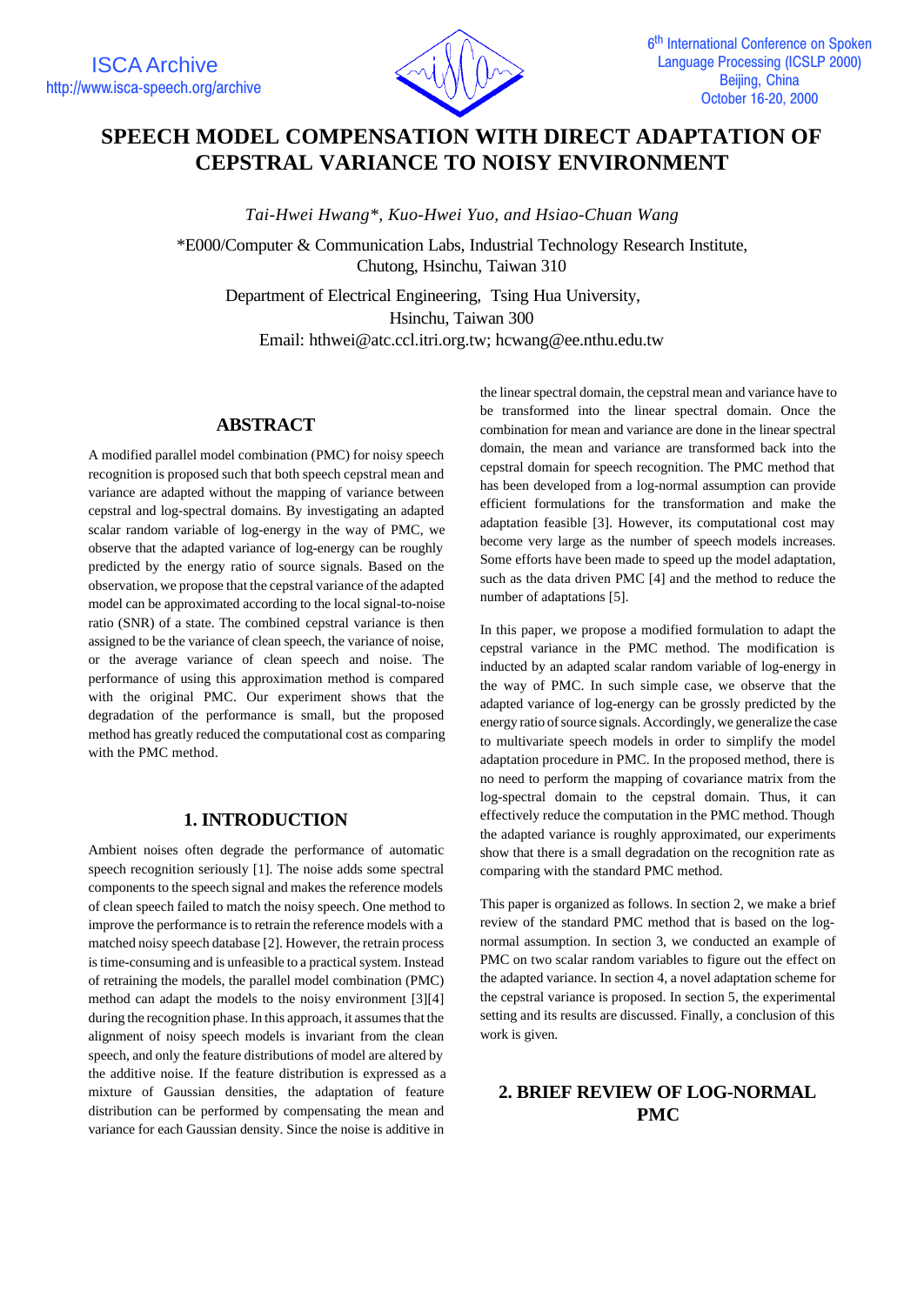Assume that the cepstral distribution of speech signal can be expressed as a mixture of Gaussian densities. For simplicity, one Gaussian density is assumed for the cepstral distribution. The cepstral mean vector and covariance matrix of speech signal are expressed by  $\{\mathbf{m}^c, \Sigma^c\}$ , where the super script *c* means a parameter in cepstral domain. To obtain the spectral mean and variance,  $\{\mathbf{m}^c, \Sigma^c\}$  are first transformed into log-spectral domain by taking inverse discrete cosine transformation (IDCT)

$$
\mathbf{m}^l = \mathbf{C}^{-1} \mathbf{m}^l \tag{1}
$$
  
and 
$$
\Sigma^l = \mathbf{C}^{-1} \Sigma^c (\mathbf{C}^{-1})^T, \tag{2}
$$

where the super script *l* indicates the expression in log-spectral domain,  $C^{-1}$  is the transformation matrix of IDCT, and a super script *T* means the transpose of a matrix. As a signal feature is assumed Gaussian in cepstral domain, it is also Gaussian in logspectral domain because of the linearity of DCT. The spectral mean can be computed from the Gaussian integration of taking exponential on the log-spectrum. As derived in [2], the *i*-th component of spectral mean and variance can be efficiently computed as follows,

$$
\mathbf{m}_i = \exp(\mathbf{m}_i^j + \mathbf{s}_{ii}^l/2) \tag{3}
$$

and 
$$
\mathbf{S}_{ij} = \mathbf{m}\mathbf{m}[\exp(\mathbf{S}_{ij}^l)-1]
$$
. (4)

Assuming that the speech and the noise are independent, the spectral mean and covariance of noisy speech can be obtained by

$$
\hat{\mathbf{m}} = g\mathbf{m} + \widetilde{\mathbf{m}} \tag{5}
$$

and 
$$
\hat{\mathbf{S}}_{ij} = g^2 \mathbf{S}_{ij} + \tilde{\mathbf{S}}_{ij}
$$
, (6)

where *g* is a gain term providing the match of signal power to test condition,  $\overline{\mathbf{n}}$  is the *i*-th component of spectral mean of noise, and  $\tilde{\mathbf{s}}_{ij}$  is the element of spectral covariance of noise indexed by *ij*. Assuming that the distribution of combined signal in logspectral is normal, the above mapping process can be straightforwardly inverted. Therefore, the linear domain parameters are transformed back to the log-spectral domain by

*l m*ˆ*i*

$$
\hat{\mathbf{\hat{\eta}}}^j = \log(\hat{\mathbf{\hat{\eta}}}_i) - 0.5 \hat{\mathbf{S}}_{ii}^{\,l} \tag{7}
$$

and 
$$
\hat{\mathbf{S}}_{ij}^{l} = \log \left( \frac{\hat{\mathbf{S}}_{ij}}{\hat{\mathbf{n}} \hat{\mathbf{n}} \hat{\mathbf{n}}^{l}} + 1 \right),
$$
 (8)

and secondly, back to the cepstral domain by

$$
\hat{\mathbf{m}}f = \mathbf{C}\hat{\mathbf{m}}^l \tag{9}
$$

and 
$$
\hat{\Sigma}^c = \mathbf{C} \hat{\Sigma}^l \mathbf{C}^T
$$
. (10)

## **3. RELATIONSHIP BETWEEN ADAPTED CEPSTRAL VARIANCE AND ENERGY**

### **RATIO**

Consider two random variables of signals *a* and *b* which are characterized by log-energy. Let these random variables be of normal distribution and their means and variances are  $\{\mathbf{m}_a^j, \mathbf{s}_a^l\}$ and  $\{\boldsymbol{m}_b^l, \boldsymbol{S}_b^l\}$ . These two scalar random variables are the source signals to be combined in the linear energy domain. The mean and variance of the combined signal can be computed as follows according to the formulation of PMC.

$$
\mathbf{m}_a = \exp(\mathbf{m}_a^j + \mathbf{s}_a^j/2),\tag{11}
$$

$$
\mathbf{S}_a = \mathbf{m}_a^2 [\exp(\mathbf{S}_a^l) - 1],\tag{12}
$$

$$
\mathbf{m}_c = \mathbf{m}_a + \mathbf{m}_b \tag{13}
$$
\n
$$
\mathbf{S}_c = \mathbf{S}_a + \mathbf{S}_b \tag{14}
$$

$$
\mathbf{m}_c^j = \log(\mathbf{m}_c) - 0.5\mathbf{S}_c^{\,l} \tag{15}
$$

$$
\mathbf{s}_c^l = \log\left(\frac{\mathbf{s}_c}{2} + 1\right) \tag{16}
$$

$$
\boldsymbol{S}_c^l = \log \left( \frac{\boldsymbol{S}_c}{\boldsymbol{n}\hat{\boldsymbol{l}}} + 1 \right) \tag{16}
$$

Using equations (13) and (14), we obtain

$$
\frac{\mathbf{S}_c}{\mathbf{m}_e^2} = \frac{\mathbf{S}_a + \mathbf{S}_b}{\left(\mathbf{m}_a + \mathbf{m}_b\right)^2} = \frac{\mathbf{m}_a^2 (\exp(\mathbf{S}_a^j) - 1)}{\left(\mathbf{m}_a + \mathbf{m}_b\right)^2} + \frac{\mathbf{m}_b^2 (\exp(\mathbf{S}_b^j) - 1)}{\left(\mathbf{m}_a + \mathbf{m}_b\right)^2}.
$$
\n(17)

If the energy of *a* is much larger than that of *b*, i.e.,  $m_a \gg m_b$ , then

$$
\frac{\eta_{d}^{2}}{\left(\eta_{d} + \eta_{g}\right)^{2}} \approx 1 \text{ and } \frac{\eta_{g}^{2}}{\left(\eta_{d} + \eta_{g}\right)^{2}} \approx 0. \qquad (18)
$$

In this case, we can obtain the approximation  $\frac{\partial c}{\partial t} \equiv \exp(\mathbf{s}_a^l) - 1$  $\frac{S_c}{m} \approx \exp(S)$  $\frac{S_c}{r_a^2} \approx \exp(\mathbf{s}_a^l) - 1$ , and  $\mathbf{s}_c^l \approx \log(\exp(\mathbf{s}_a^l) - 1 + 1) = \mathbf{s}_a^l$ . Conversely, if  $m_a \ll m_b$ , then  $\mathbf{S}_c^l \cong \mathbf{S}_b^l$ . Thus, it shows that the combined variance in the extreme case will be either  $s^l_a$  or  $S_b^l$ . Let's consider the case of equal energy,  $m_a \cong m_b^l$ . Assume that the variances of the source signals are similar,  $\boldsymbol{S}_a^l \cong \boldsymbol{S}_b^l$ , we can approximate both variances with their average  $\hat{\boldsymbol{S}}_a^l \cong \boldsymbol{S}^l$  and  $\mathbf{\hat{S}}_b^l \cong \mathbf{\overline{S}}^l$ , where  $\mathbf{\overline{S}}^l = 0.5(\mathbf{S}_a^l + \mathbf{S}_b^l)$ . Bring these approximates into equation (17), we can obtain  $\frac{c}{2} \approx 0.5(\exp(\boldsymbol{\overline{S}}^l)-1)$ *c*  $\frac{c}{2} \approx 0.5$  (exp( $\bar{\mathbf{s}}$ ) *m*  $\frac{\mathbf{S}_c}{\lambda} \equiv 0.5(\exp(\boldsymbol{\vec{S}}^l)-1)$ , and

$$
\mathbf{S}_c^l \cong \log(0.5(\exp(\mathbf{S}^l) + 1)) = \log(\exp(\mathbf{S}^l) + 1) - \log(2).
$$
  
Assume  $\exp(\mathbf{S}^l) >> 1$ , we can obtain an approximate of combined variance

$$
\boldsymbol{S}_{c}^{l} \cong \overline{\boldsymbol{S}}^{l} - \log(2) = 0.5(\boldsymbol{S}_{a}^{l} + \boldsymbol{S}_{b}^{l}) - \log(2). \quad (19)
$$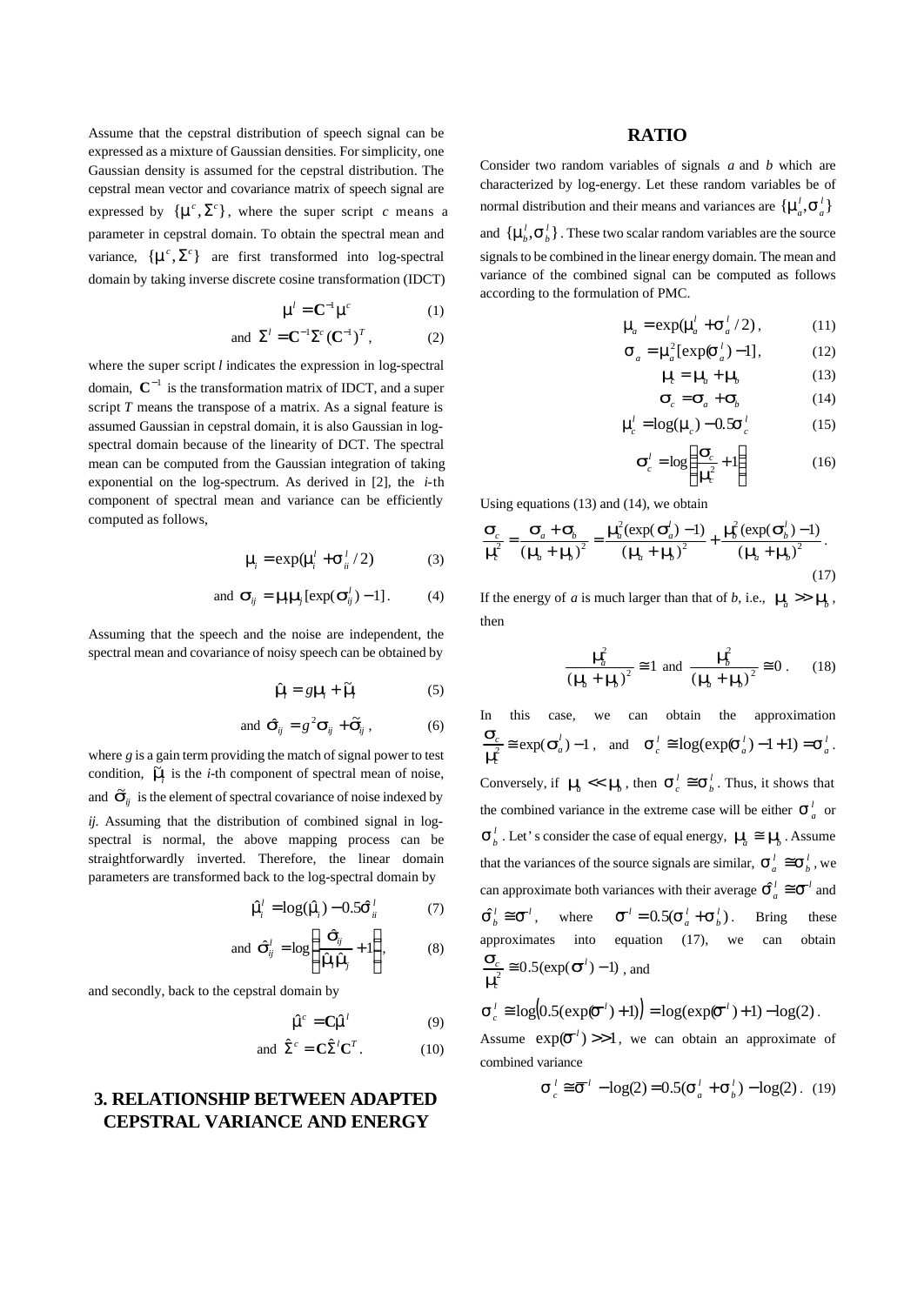# **4. APPROXIMATED VARIANCE ADAPTATION ON SPEECH MODELS**

The above relationship between the combined variance and the energy ratio is generalized to the compensation of speech model by using PMC method. In this case, the energy of a multivariate Gaussian density is defined by the summation of spectral means. As revealed in the above, if the energy of speech is much greater than the energy of noise, the variance of combined signal will approach to the variance of speech. Conversely, it will approach to the variance of noise. Both cases may appear in most situations of model adaptation. In other words, the former case is generally held for the vowel parts, and the latter is for the consonant parts in an utterance. Besides the extreme cases, the remainders are considered as equal energy, and equation (19) should be applied. In transferring to cepstrl domain, log(2) can be dropped since we consider only the cepstral coefficients with quefrency index greater or equal to 1. Therefore, we can approximate the adapted variance with the average variances of speech and noise. The adaptation scheme of variance can be concluded as follow.

$$
\hat{\mathbf{S}}_{ii}^{c} = \begin{cases}\n\mathbf{S}_{ii}^{c}, & \text{if } r > \mathbf{r} \\
\tilde{\mathbf{S}}_{ii}^{c}, & \text{if } r < 1/\mathbf{r} \\
0.5(\mathbf{S}_{ii}^{c} + \tilde{\mathbf{S}}_{ii}^{c}), & \text{elsewhere} \\
\text{for } 1 \leq i \leq p,\n\end{cases}
$$
\n(20)

where the energy ratio is defined by  $\mathbf{r} = \sum_{i=1}^{N-1} \mathbf{m}_i / \sum_{i=1}^{N-1}$ = −  $=\sum_{j=0}^{N-1}$  **m**  $\left/ \sum_{j=0}^{N-1} \right.$ 0 1 0 ~ *N* /<br>*j*=0 *N*  $r = \sum_{j=0}^{N} m_j / \sum_{j=0}^{N} \widetilde{m}_j$ , *N* is the dimension of the spectral mean, *p* is the order of truncated

cepstrum, and  $\boldsymbol{r}$  is a preset threshold. Thus far, a simplified version of PMC method can be obtained by replacing equation (10) with equation (20). Because of the replacement, it can significantly simplify the computation.

# **5. EXPERIMENTS ON NOISY SPEECH RECOGNITION**

#### **5.1 Database and Feature Extraction**

A Chinese name recognition is conducted to verify the proposed method. The recognition targets are 120 human names and there are 3480 test utterances in the experiment. The database of Chinese names, which was generated by Computer & Communication Labs (CCL) of Industrial Technology Research Institute, were collected from 18 males and 11 females through a microphone in a quiet environment. Each piece of name is consisted of three or four Mandarin syllables. The speech data is divided into two equal parts, the training set and the testing set. These two sets are exchanged for each experiment condition. In addition, a database of Chinese words and phrases, which was generated by Telecommunication Laboratories of Chunghwa Telecom Corp., is used as part of the training set. This database was collected from 51 males and 50 females through another microphone in a quiet environment. Each speaker pronounced 50 words or phrases of 4 Mandarin syllables.

These speech databases are sampled in 8K Hz and segmented into frames of 32ms with 50% overlap. Each segment of signal is multiplied by a Hamming window before performing the Fourier transform. Features are extracted from a mel-frequency analysis by using a 20-filter bank. Applying discrete cosine transform on the filtered energy vector, we obtain a truncated mel-frequency cepstrum with first 13 mel-frequency cepstral coefficients (MFCCs), including the zero-th MFCC that is needed in the PMC method. Besides, 12 delta MFCCs obtained by linear filtering 12 MFCCs are also involved to form a feature vector.

#### **5.2 Experimental Setting**

The noisy speech is artificially produced by adding three types of noises, Gaussian *white*, *babble* and *factory* noises, extracted from NOISEX-92 database, to the speech waveform in five SNR's [6]. A system without any noise compensation scheme, denoted by 'No Adapt.', is included to show the baseline performance. The result by using the standard PMC method is denoted by 'STD'. To demonstrate the performance gained from the adaptation of variance, the result by using the PMC but leaving the variance unaltered, denoted by 'NVA', is also reported. The proposed method, where the mean is adapted by the PMC but the variance is adapted directly in cepstral domain by equation (20), is denoted by 'DIR'. The threshold of energy ratio in equation 20,  $\boldsymbol{r}$ , is set to 10 in the experiment. The model

adaptation is performed for each test utterance and the noise model is updated during the speech inactive period. The power normalization of speech signal has been applied to the database, and hence the gain term  $g$  can be set to 1 in the combination step. For simplicity, the cepstral covariance matrices are assumed diagonal in the computation of likelihood scores.

### **5.3 Results**

The recognition results, as listed in Table 1, show that 'NVA' can reduce most error rates from 'No Adapt.'. The improvement resulted from the adaptation of variance, i.e., 'STD', seems not so significant for the test utterance in high SNR. However, it is crucial to the cases in low SNR. For instance, an error reduction of 25.3% from 'NVA' is obtained when the test speech is corrupted by white noise in  $SNR = 0$ dB. It is also observed that there is no significant performance gained from the adaptation of variance in the case of babble noise. This case may be explained by the similarity between the test speech and the babble noise. The recognition rate of 'DIR' is very close to 'STD' in most test conditions. Though the adaptation strategy of using 'DIR' is coarse and simple, it is good enough in the case of SNR greater than 5dB.